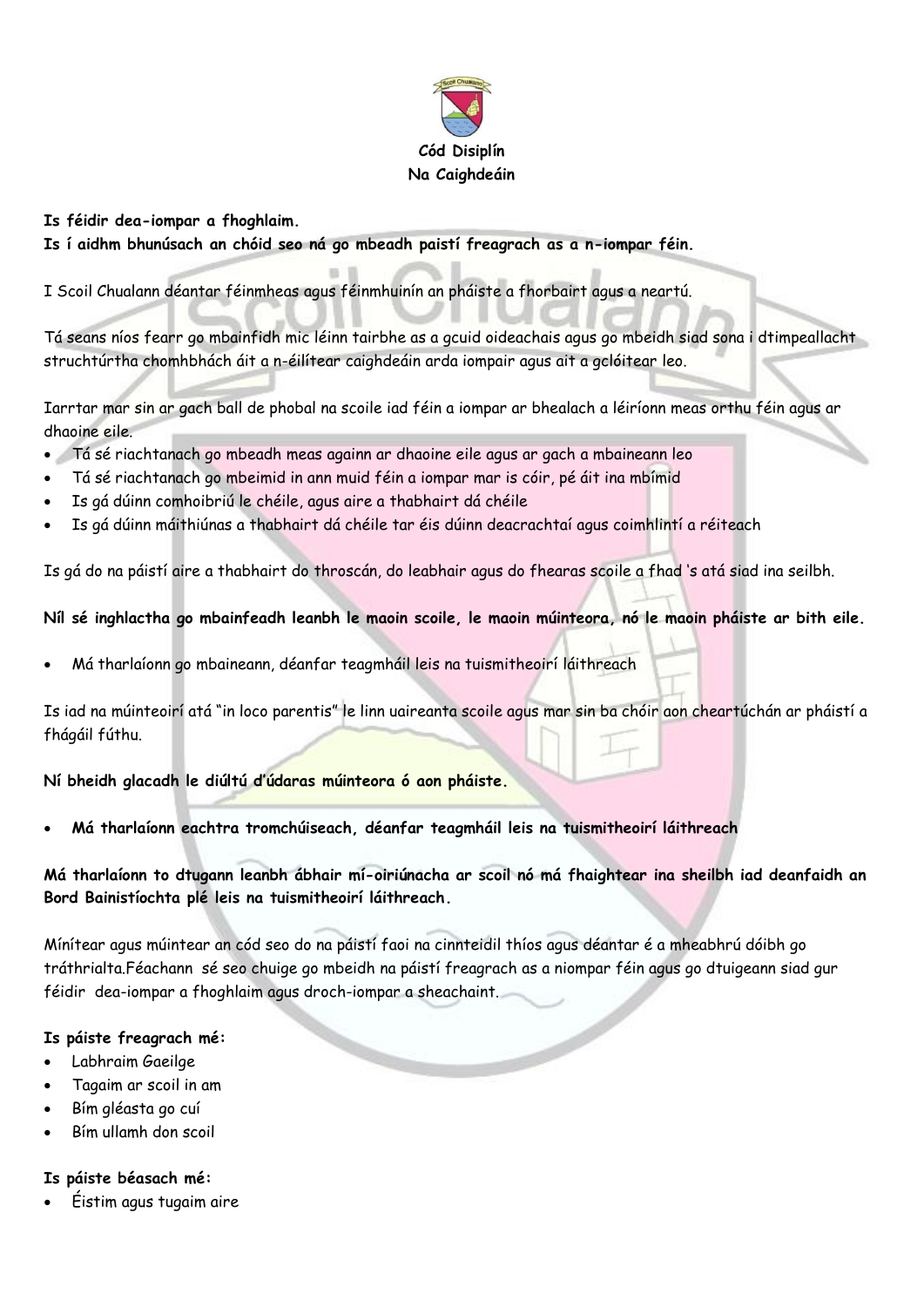- Déanaim cúram do mo chuid féin agus do chuid na scoile
- Gabhaim buíochas nó leithscéal nuair is cóir

### **Is páiste cineálta mé:**

- Bím lách tuisceanach le daoine eile
- Tuigim go bhfuil sé de cheart ag gach duine mothú slán sábháilte sa scoil
- Ní dhéanaim tromaíocht
- Ní thacaím le tromaíocht

### **Dea-iompar a chothú**

Mínítear agus múintear do na páistí gur féidir de-iompar a fhoghlaim agus drochiompar a sheachaint. Tabharfar aitheantas cuí ar bhonn ranga don iarracht aonar, do ghrúpaí agus don rang féin. Molfar an leanbh a dhéanann a dhícheall. Tá coras i bhfeidhm sna ranganna chun dea-iompar a chinntiú.

### **Rialacha an tseomra ranga**

Ag tús na scoilbhliana míneofar agus múintear na rialacha do na páistí sna ranganna N1-R2. Cuirfidh na páistí i ranganna 3-6 a gcuid rialacha le chéile bunaithe ar an gcód seo. Déanfar é seo mar chuid den OSPS. Caithfear an riail 'Íosfaidh me mo lón sa rang agus ní roinnfidh mé le héinne' a bheith mar riail ar mhaithe le sábháilteacht.

Múinfear na rialacha don chlós sa rang agus ag an tionóil.

#### **Rialacha clóis**

- Labhraim Gaeilge
- Faighim cead dul ag an leithreas
- Ní fhágaim an clós gan cead
- Ní bhím ag dreapadh ar na geataí

### **Smachtbhannaí:**

I gcás easumhlaíochta sa seomra ranga bainfear úsáid as na smachtbhannaí seo a leanas: Tabharfar foláireamh (iomardú ó bhéal) don pháiste

Ansin is féidir leis an oide

- an páiste a chur go grúpa eile sa rang
- an páiste a chur chun cainte leis an bpríomhoide san oifig
- an páiste a choinneáil istigh do chuid d'am lóin agus tasc fóinteach a thabhairt dóibh le déanamh
- pribhléid a chailliúnt
- breis obair bhaile (obair bhaile ag an deireadh seachtaine)

### **An Cód féin**

Sa chás go dtarlaíonn eachtra taobh amuigh den rang cuirfear an múinteoir ranga ar an eolas.

Má tharlaíonn go mbíonn leanbh de shíor;

- ...ag labhairt Béarla d'aonghnó
- ...ciontach i mí-iompar ar scoil
- ...ciontach i dtromaíocht ar scoil
- ...cuirfear an fhadhb i láthair an phríomhoide

Muna réitíonn thuas an scéal, iarrfar ar na tuismitheoirí coinne a dhéanamh leis an bpríomhoide agus an múinteoir ranga. Cuirfear plean scoile/baile i bhfeidhm agus déanfar athbhreithniu rialta ar an bplean seo.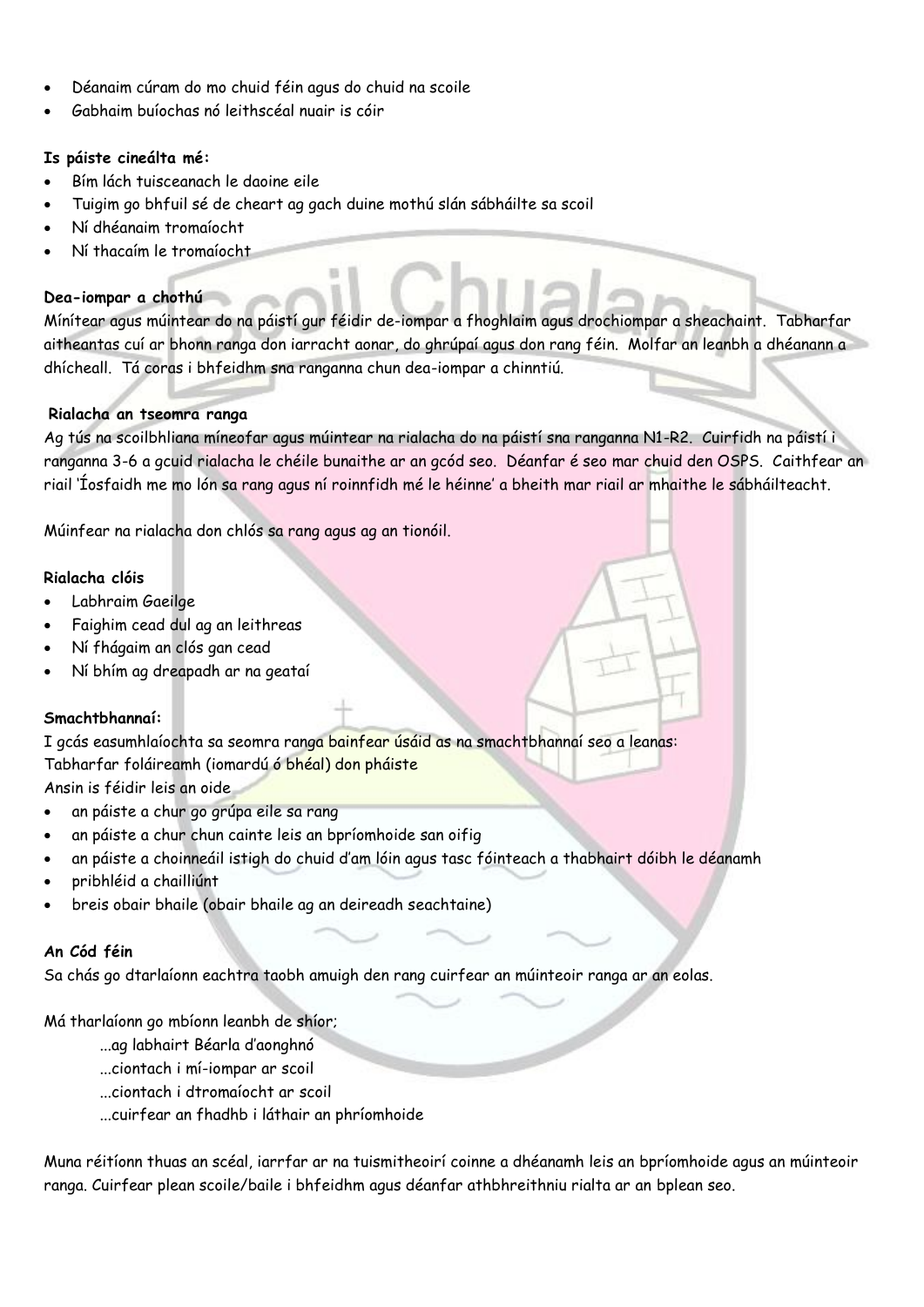Má leanann an droch iompar, tiocfaidh an príomhoide ar shocrú leis an muinteoir ranga an leanbh a thógáil as an rang ar feadh tréimhse áirithe ama. Cuirfear na tuismitheoirí ar an eolas faoi seo.

Má leanann an fhadhb cuirfear an cás i láthair na Bainistíochta.

### **Fionraithe agus Díbirtí:**

Tá údaras ag Bord Bainistíochta Scoil Chualann mac léinn a chur ar fionraí. Déanfar gach iarracht tabhairt faoi idirghabháil roimh fhionraí. Ní chuirtear páiste ar fionraí ach amhain i gcás tromchúiseach. Mar Shampla sa chás:

- Go raibh tionchar dochrach tromchúiseach ag iompar an mhic léinn ar oideachas nó iompar na mac léinn eile
- Go bhfuil bagairt ann do shábháilteacht agus an mac léinn ag fanacht sa scoil i láthair na huaire
- Go bhfuil an mac léinn freagrach as damáiste tromchúiseach ago mhaoin

Féadfaidh mí-iompar tromchúiseach amháin a bheith ina fhoras le duine a chur ar fionraí

### **Nósanna imeachta maidir le fionraí agus díbirt**

Tagann na nósanna imeachta seo leis na treoirlínte sa cháipéis "Cód Iompair a Fhorbairt:Treoirlínte i gcomhair scoileanna"atá foilsithe ag an mBord Naisiúnta Leasa Oideachais .

Éilíonn an dlí ar scoileanna nósanna imeachta cearta a leanúint i dtaca le moltaí chun mac léinn chur ar fionraí nó a dhíbirt.

Tá dhá phríomhchuid i ngnáthaimh chóra: an ceart go n-éistfí leat agus an ceart go mbeifí neamhchlaonta ido leith. Caithfear forais thromchúiseacha a bheith ann chun mac léinn a chur ar fionraí mar shampla sa chás:

- Go raibh tionchar dochrach tromchúiseach ag iompar an mhic léinn ar oideachas na mac léinn eile
- Go bhfuil bagairt ann do shábháilteacht agus an mac léinn sa scoil i láthair na huaire
- Go bhfuil an mac léinn freagrach as damáiste tromchúiseach do mhaoin

# **Féadfaidh mí-iompar tromchúiseach amháin a bheith ina fhoras le duine a chur ar fionraí.**

Cuirfear na gnéithe seo san áireamh sula gcuirtear mac léinn ar fionraí:

- 1. Cinéal agus tromchúis an iompair
- 2. Comhthéasc an iompair
- 3. Tionchar an iompair
- 4. Iarrachtaí idirghabhála go dtí seo
- 5. An freagra comhréireach é mac léinn a chur ar fionraí
- 6. Tionchar féideartha na fionraí

# **Nósanna imeachta i ndáil le fionraí**

Nuair a dhearbhaíonn réamh-mheasúnú ar na firicí gur tharla mí-iompar tromchúiseach a bhféadfaí fionraí a ghearradh dá bharr rachaidh an príomhoide agus Cathaoirleach an Bhoird Bhainistíochta i gcomhairle i dteannta a chéile.

Sa chás nach bhfuil an Cathaoirleach ar fáil rachaidh an Príomhoide i gcomhairle le ball eile den Bhord. Cuirfear an mac léinn agus na tuismitheoir/caomhnóirí ar an eolas, ar an teileafón nó i scríbhinn ag brath ar thromchúis an iompair, maidir leis an ngearán. Tabharfar eolas dóibh ar an gcaoi go ndéanfar an gearán a fhiosrú agus míneofar dóibh go bhféadfaí fionraí a ghearradh dá bharr. Tabharfar deis do na tuismitheoirí/caomhnóirí freagra a thabhairt sula nglactar cinneadh nó sula ngearrtar smachtbhanna.

Sa chás go mbreithníonn an Príomhoide gur chóir mac léinn a chur ar fionraí láithreach,ar mhaithe le sábháilteacht an mhic léinn, na foirne nó daoine eile cuirfear fios ar na tuismitheoirí/caomhnóirí agus iarrfar orthu an páiste a thabhairt abhaile.

Ní chuirfear páiste ar fionraí ar feadh tréimhse níos faide ná trí lá ach amháin i gcúinsí eisceachtúla ina bhfuil an Príomhoide den tuairim go bhfuil tréimhse níos faide ná trí lá de dhíth chun cuspóir áirithe a bhaint amach.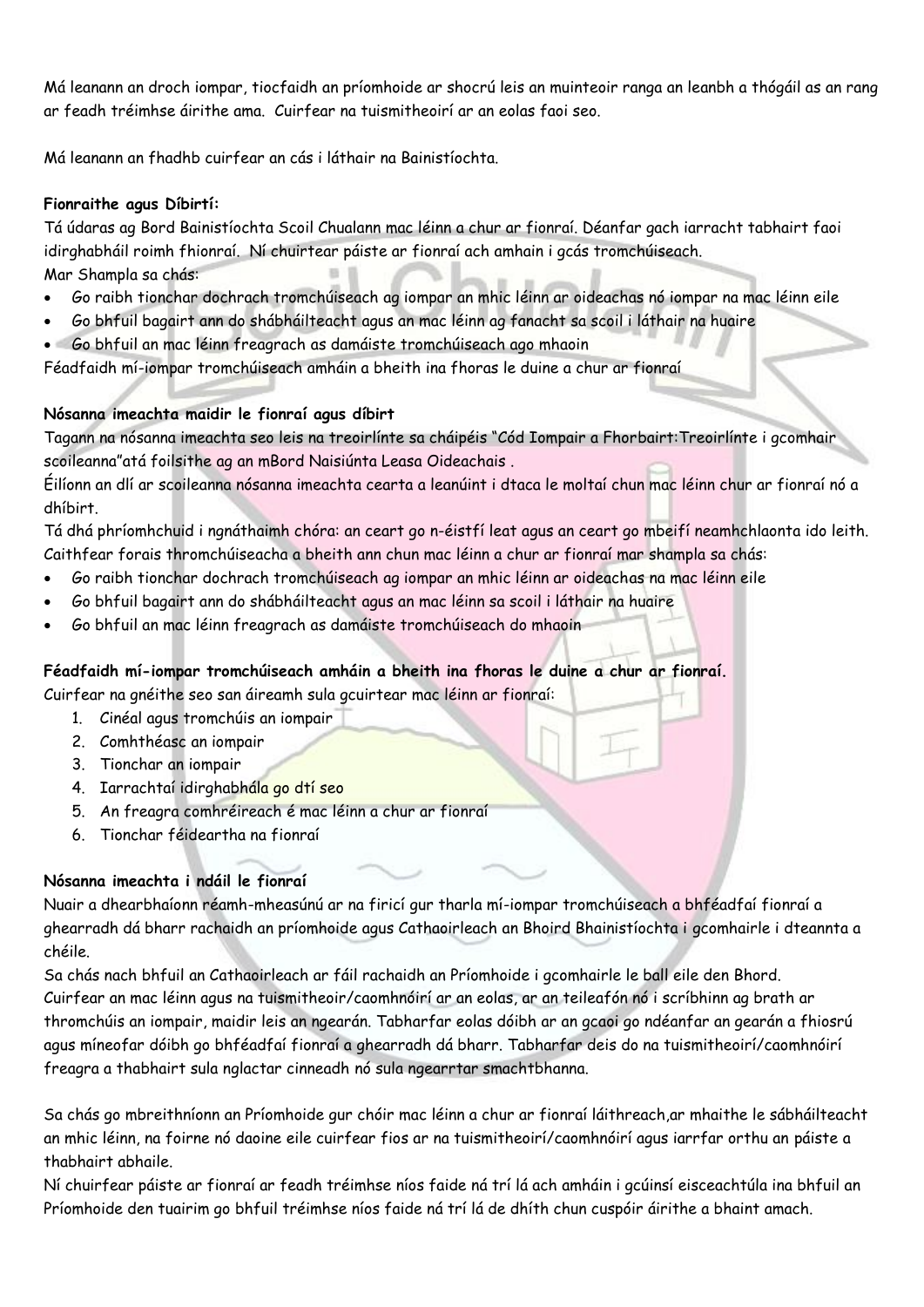Má bhíonn tréimhse níos faide ná trí lá á mheas caithfear an t-ábhar a athreorú chuig an mBord Bainistíochta. Beidh teorainn deich lá le tréimhse amháin fionraí ar bith.

### **Achomhairc**

Is féidir leis na tuismitheoirí cur isteach ar achomharc faoi alt 29 den Acht Oideachais 1998 agus tabharfar eolas dóibh ar an dóigh chun achomharc a dhéanamh le hArd-Rúnaí na Roinne Oideachais agus Eolaíochta.

### **An Fhionraí a chur i ngníomh**

Tabharfaidh an Príomhoide fógra i scríbhinn do na tuismitheoirí agus don mac léinn maidir leis an gcinneadh é/í a chur ar fionraí.

Dearbhóidh an litir na nithe seo a leanas:

- 1. Tréimhse na fionraí agus dátaí ar a dtosóidh agus ar a gcríochnóidh an fhionraí
- 2. Fáthanna na fionraí
- 3. Clár oibre le leanúint
- 4. Socruithe ar fhilleadh ar scoil, agus gealltanais ar bith a gcaithfidh an mac léinn agus na tuismitheoirí a thabhairt
- 5. Foráil achomhairc don Bhord Bainistíochta
- 6. Ceart achomhairc d'Ard-Rúnaí na Roinne Oideachais agus Eolaíochta (an tAcht Oideachais 1998 alt 29)

Cuirfear deireadh le fionraí má chinneann an Bord Bainistíochta an fhionraí a bhaint ar aon chúis nó má threoraíonn Ard-Rúnaí na Roinne Oideachais agus Eolaíochta don scoil an fhionraí a bhaint faoi alt 29 den Acht Oideachais, 1998.

Beidh plean ag an scoil chun cuidiú leis an mac léinn ath-imeascadh ina rang. Tabharfar gach deis dóibh tosú as an nua.

### **Athbhreithniú ar úsáid fionraí**

Déanfaidh an Bord Bainistíochta athbhreithniú ar úsáid fionraí sa scoil ar bhonn rialto chun a chinntiú go bhfuil a húsáid i gcomhréir le polasaithe na scoile agus chun a chinntiú go bhfuil úsáid fionraí comhréireach agus éifeachtach.

### **Díbirt**

Tá údarás ag Bord Bainistíochta Scoil Chualann mac léinn a dhíbirt ón scoil. Beidh díbirt ina fhreagra comhréireach ar iompar an mhic léinn.

Ní dhéanfar mac léinn a dhíbirt ón scoil go dtí go mbíonn bearta suntasacha curtha i bhfeidhm chun dul i ngleic leis an mí-iompar lena n-áiritear:

Bualadh le tuismitheoirí agus leis an mac léinn le hiarracht a dhéanamh bealaí a aimsiú le mí-iompar do-ghlactha an mhic léinn a athrú.

A chinntiú go dtuigeann an mac léinn torthaí féideartha a n-iompair, dá leanfadh sé ar aghaidh.

A chinntiú go bhfuil iarracht déanta gach rogha a chíoradh

Cuidiú dul i dteagbháil leis na gníomhaireachtaí tacaíochta (an tSeirbhís Náisiúnta Siceolaíochta Oideachais,

Feidhmeannacht na Séirbhíse Sláinte, An Chomhairle Naisiúnta um Oideachas Speisialta).

Caithfear forais thromchúiseacha a bheith ann chun mac léinn a dhíbirt ón scoil mar shampla sa chás:

- Go mbíonn tionchar díobhálach buanseasmhach ag iompar an mhic léinn ar oideachas na mac léinn eile
- Go bhfuil fíorbhagairt shuntasach ann do shábháilteacht na mac léinn nó na ndaoine eile fad is a bhíonn an mac léinn sa scoil
- Go bhfuil an mac léinn freagrach as damáiste tromchúiseach do mhaoin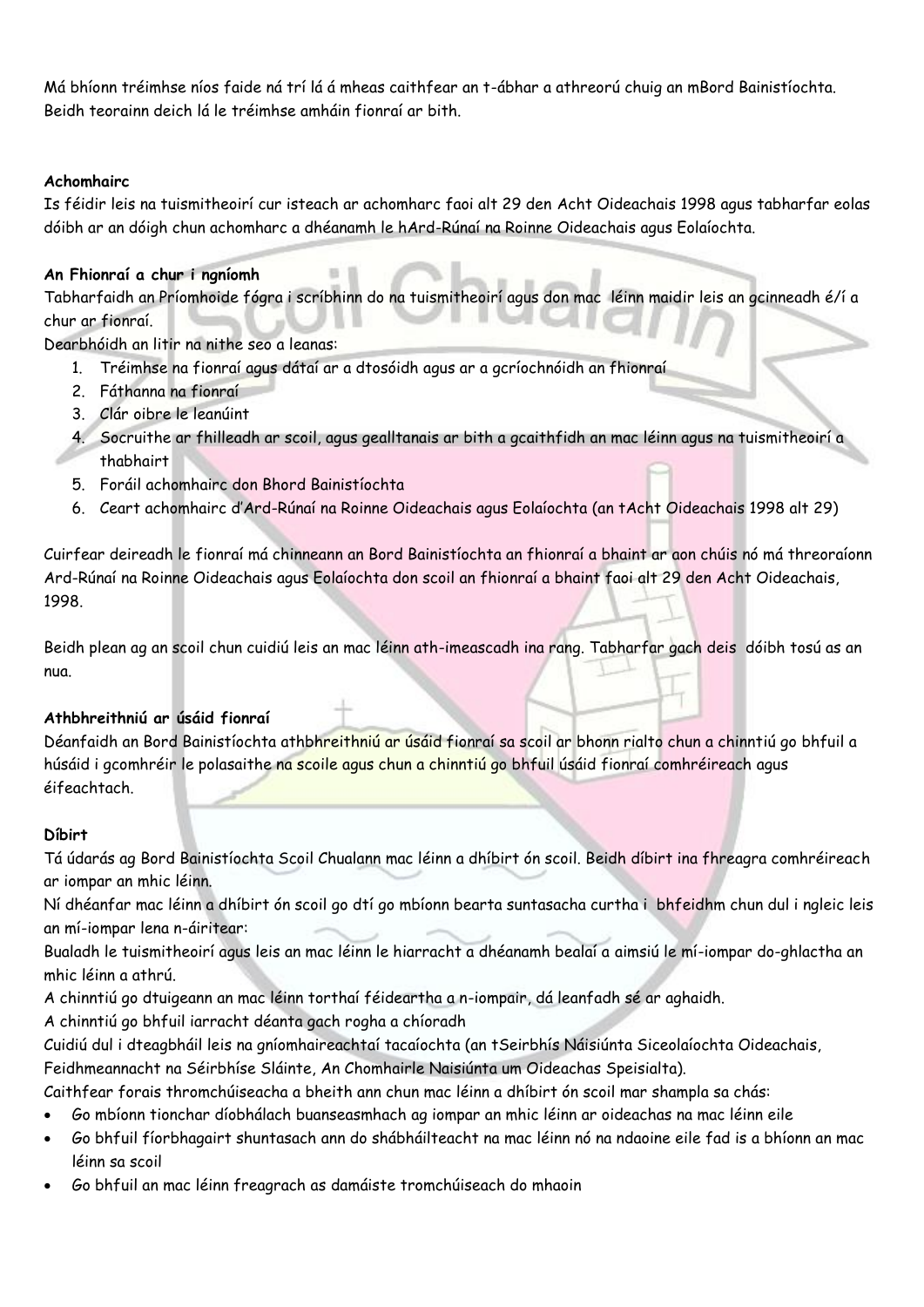Déanfaidh an Bord Bainistíochta athbhreithniú an-sonrach ar raon tosca nuair atá cinneadh á ghlacadh acu mac léinn a dhíbirt:

- 1. Cineál agus tromchúis an iompair.
- 2. Comhthéasc an iompair.
- 3. Tionchar an iompair.
- 4. Iarrachtaí idirghabhála go dtí seo.
- 5. An freagra comhréireach an díbirt.
- 6. An tionchar a d'fhéadfadh a bheith ag díbirt

# **Nósanna imeachta i ndáil le díbeart.**

Céim 1: Imscrúdú sonrach, de réir gnáthamh cóir, faoi stiúr an Phríomhoide.

Cuirfear na tuismitheoirí/caomhnóirí ar an eolas i scríbhinn faoin mí-iompar líomhnaithe,an chaoi a ndéanfar imscrúdú air agus go bhféadfadh díbirt a bheith mar thoradh air sin. Tabharfar gach deis do na tuismitheoirí/caomhnóirí freagairt don ghearán go raibh mí-iompar tromchúiseach ann sula nglacfaí cinneadh smachtbhanna a ghearradh.

- Céim 2: Moladh ón bPríomhoide chuig an Bord Bainistíochta
- Céim 3: Breithniú an Bhoird Bhainistíochta ar mholadh an Phríomhoide agus éisteacht a reachtáil
- Céim 4: Breithniúcháin an Bhoird Bhainistíochta agus bearta i ndiaidh na héisteachta
- Céim 5: Comhairliúcháin arna n-eagrú ag an Oifigeach Leasa Oideachais
- Céim 6: Dearbhú ar an gcinneadh an mac léinn a dhíbirt

Má chinneann Bord Bainistíochta Scoil Chualann mac léinn a dhíbirt leanfar na nósanna imeachta thuas atá ar aon dul le "Cód Iompair a Fhorbairt: Treoirlínte i gcomhair Scoileanna" atá foilsithe ag an mBord Náisiúnta Leasa Oideachais.

### **Achomhairc**

Is féidir leis na tuismitheoirí/caomhnóirí cur isteach ar achomharc faoi alt 29 den Acht Oideachais 1998 agus tabharfar eolas dóibh ar an dóigh chun achomharc a dhéanamh le hArd-Rúnaí na Roinne Oideachais agus Eolaíochta.

# **Athbhreithniú ar úsáid díbeartha**

Déanfaidh an Bord Bainistíochta athbhreithniú ar úsáid dibeartha sa scoil ar bhonn rialta chun a chinntiú go bhfuil a húsáid i gcomhréir le polasaithe na scoile agus chun a chinntiú go núsáidtear díbirt go hiomchuí.

| Ainm an Pháiste:       |  |
|------------------------|--|
| Síniú an Tuismitheora: |  |
| Dáta:                  |  |
| Oifig:                 |  |

# **Aguisín le Beartas Sábháilteachta agus Cód Disciplín:**

Le linn an ghéarchéim atá ann faoi láthair, tá freagracht orainn go léir a chéile a choinneáil sábháilte agus go maith. Chun é sin a dhéanamh, tá ionchais arda againn dár gcuid mac léinn cloí le rialacha agus treoirlínte na scoile a bhaineann leis an méid seo a leanas: